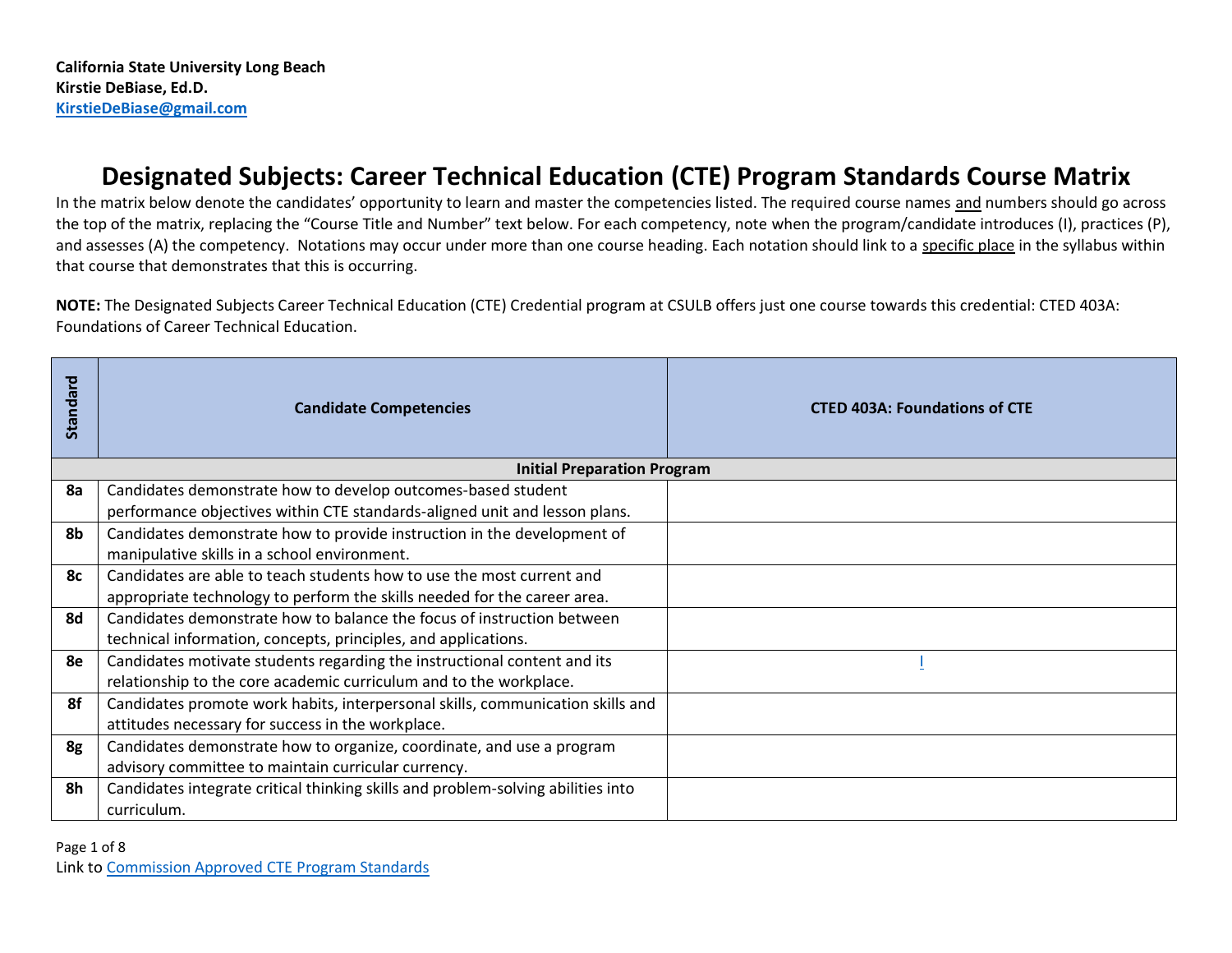| Standard    | <b>Candidate Competencies</b>                                                                                                                                                                            | <b>CTED 403A: Foundations of CTE</b> |
|-------------|----------------------------------------------------------------------------------------------------------------------------------------------------------------------------------------------------------|--------------------------------------|
| 8i          | Candidates develop, maintain, and nurture partnerships for work-based<br>learning activities.                                                                                                            |                                      |
| 8j          | Candidates relate child labor laws to classroom assignments and job<br>placements.                                                                                                                       |                                      |
| 9a          | Candidates demonstrate how to integrate instruction of related academic skills<br>into their courses.                                                                                                    |                                      |
| 9b          | Candidates teach the state adopted CTE content standards appropriate for the<br>pathway named on the credential in grades 7-12, including classes organized<br>primarily for adults.                     |                                      |
| 9c          | Candidates demonstrate how to differentiate instruction that takes into<br>consideration cognitive, physical, social, and emotional characteristics of<br>adolescent and adult learning stages.          |                                      |
| 9d          | Candidates demonstrate how to pace and adjust instruction based on student<br>assessment, including testing, strategies such as discussion, inquiry, and<br>examination of student work.                 |                                      |
| 9e          | Candidates know how to actively engage students with strategies, activities,<br>and materials that are based on different learning theories (e.g., constructivist,<br>socio-cultural, transformational). | $\overline{P}$                       |
| 9f          | Candidates demonstrate the use of instructional strategies appropriate to<br>students of varying abilities in small and large group instruction.                                                         |                                      |
| 9g          | Candidates demonstrate how to allocate instructional time to maximize<br>student achievement.                                                                                                            |                                      |
| 9h          | Candidates models correct oral and written language and adjust the<br>complexity of the language to the linguistic abilities of the students.                                                            |                                      |
| 9i          | Candidates demonstrate how to apply language development strategies (oral,<br>reading, and written), including specially designed academic instruction<br>delivered in English (SDAIE).                  |                                      |
| Page 2 of 8 | Link to Commission Approved CTE Program Standards                                                                                                                                                        |                                      |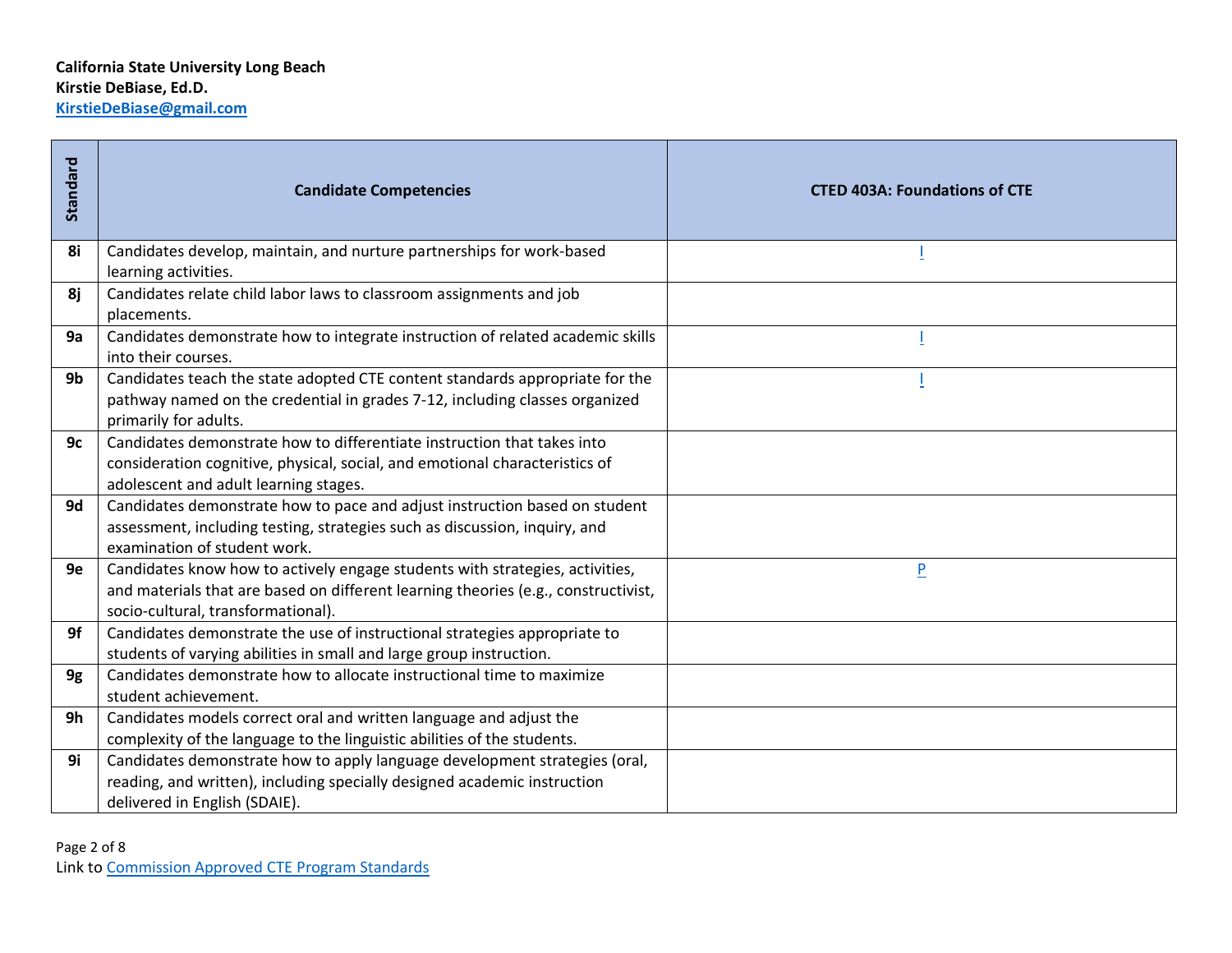| Standard        | <b>Candidate Competencies</b>                                                                                                                                                                                      | <b>CTED 403A: Foundations of CTE</b> |
|-----------------|--------------------------------------------------------------------------------------------------------------------------------------------------------------------------------------------------------------------|--------------------------------------|
| 9j              | Candidates provide individualized instruction when needed for student<br>success.                                                                                                                                  |                                      |
| 9k              | Candidates deliver lessons that are based on instructional goals, student<br>performance objectives, appropriate teaching strategies, safety considerations,<br>relevant classroom materials, and assessment data. |                                      |
| 9 <sub>l</sub>  | Candidates demonstrate how to plan a unit of instruction consisting of a series<br>of lessons in which at least one concept, skill or topic is taught fully and<br>sequenced effectively.                          |                                      |
| 10a             | Candidates know how to determine students' prior knowledge and skills in the<br>subject(s)/occupation.                                                                                                             |                                      |
| 10 <sub>b</sub> | Candidates demonstrate how to monitor progress to determine whether<br>students are achieving the state adopted CTE model curriculum standards.                                                                    |                                      |
| 10 <sub>c</sub> | Candidates develop and use formal and informal teacher-made assessment<br>instruments to determine mastery of skills, ideas, or topics as a result of<br>instruction.                                              |                                      |
| <b>10d</b>      | Candidates can evaluate the effectiveness of instruction based on student<br>assessment data.                                                                                                                      |                                      |
| <b>10e</b>      | Candidates know how to keep accurate records of student achievement.                                                                                                                                               |                                      |
| 10f             | Candidates demonstrate how to provide specific and timely feedback on<br>achievement to students, families, and school administration.                                                                             |                                      |
| 10 <sub>g</sub> | Candidates integrate assessment data into a plan for self-improvement.                                                                                                                                             |                                      |
| 11a             | Candidates use established criteria to select available education technology<br>resources to support, manage, and enhance student learning and design<br>lessons accordingly.                                      |                                      |
| 11 <sub>b</sub> | Candidates perform basic operations of computer hardware and software and<br>implement basic troubleshooting techniques for computer systems and related<br>peripheral devices.                                    |                                      |
| Page 3 of 8     | Link to Commission Approved CTE Program Standards                                                                                                                                                                  |                                      |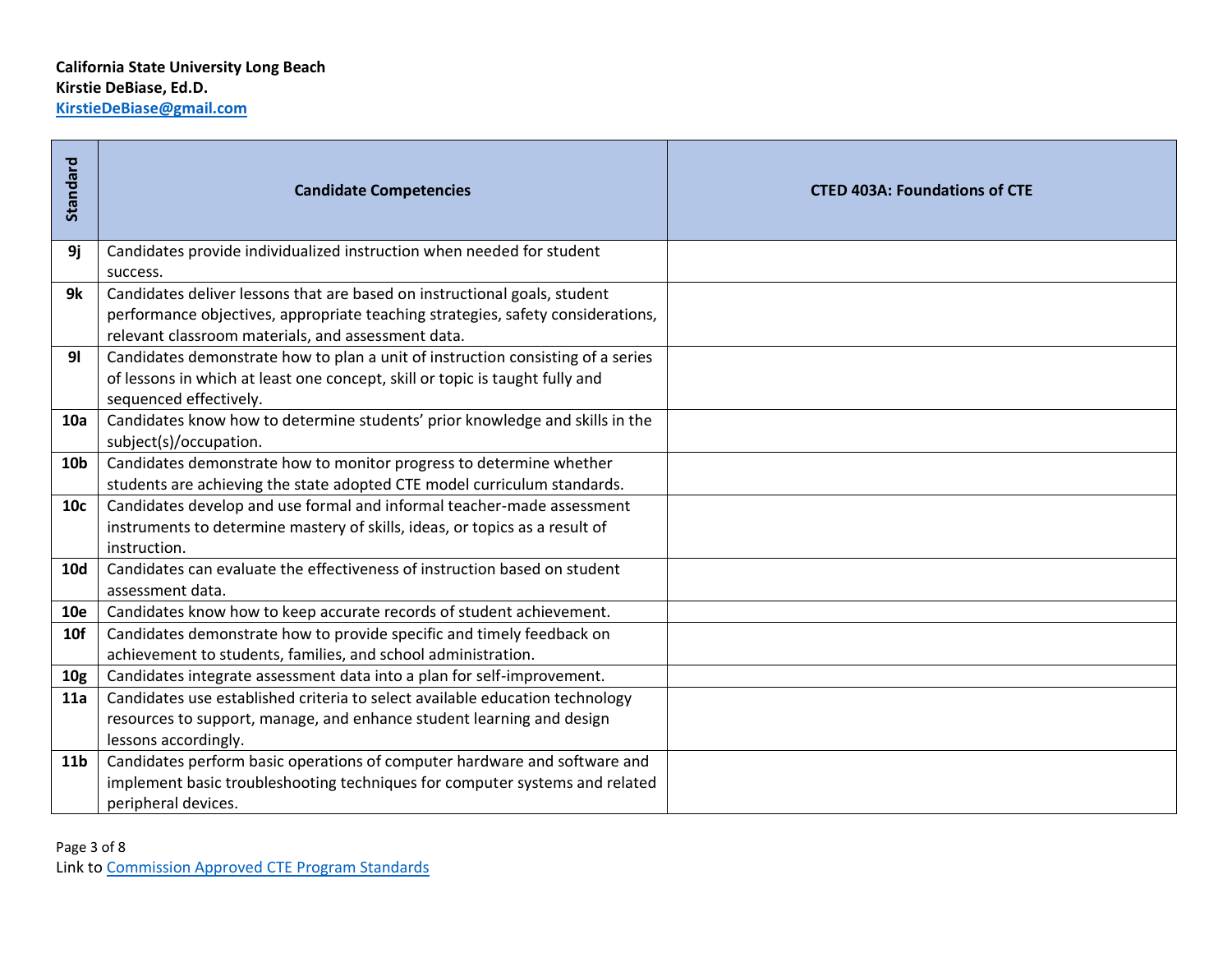| Standard        | <b>Candidate Competencies</b>                                                                                                               | <b>CTED 403A: Foundations of CTE</b> |
|-----------------|---------------------------------------------------------------------------------------------------------------------------------------------|--------------------------------------|
| 11c             | Candidates use computer applications to manage records and communicate<br>through printed media.                                            |                                      |
| <b>11d</b>      | Candidates demonstrate how to interact with students using electronic<br>communication and a variety of computer-based collaborative tools. |                                      |
| 11e             | Candidates convey issues of ethics, copyright, privacy, security, safety, local<br>and state policies for computer use.                     |                                      |
| 12a             | Candidates design and provide a safe, positive instructional environment<br>conducive to learning.                                          |                                      |
| 12 <sub>b</sub> | Candidates maintain good housekeeping practices and records of the<br>classroom and laboratory.                                             |                                      |
| 12c             | Candidates develop and implement a plan for preventive maintenance of<br>equipment or instruments and for their replacement.                |                                      |
| 12d             | Candidates demonstrate attitudes and operate classrooms consistent with safe<br>and legal practices in the school and workplace.            |                                      |
| <b>12e</b>      | Candidates demonstrate how to manage a class budget, including selection<br>and ordering of supplies and materials.                         |                                      |
| 12f             | Candidates communicate clear performance, learning, and behavior<br>expectations to students, parents and school administration.            |                                      |
| 12 <sub>g</sub> | Candidates establish procedures for routine tasks and manage transitions.                                                                   |                                      |
| 12h             | Candidates encourage responsible and independent work habits in students.                                                                   |                                      |
| 12i             | Candidates appropriately address sensitive issues and classroom interactions                                                                |                                      |
|                 | to ensure equitable participation for all students.                                                                                         |                                      |
| 12j             | Candidates assess and monitor safe and appropriate workplace environments                                                                   |                                      |
|                 | for students.<br>Candidates are able to describe the relationship of historical, legal, social,                                             |                                      |
| 13a             | political, ethical, and economic perspectives of CTE to education and society.                                                              | $\underline{A}$                      |
| 13 <sub>b</sub> | Candidates demonstrate an awareness of student recruitment, placement, and                                                                  |                                      |
|                 | guidance services and the roles such services can play for students.                                                                        |                                      |
| Page 4 of 8     |                                                                                                                                             |                                      |
|                 | Link to Commission Approved CTE Program Standards                                                                                           |                                      |

Page 4 of 8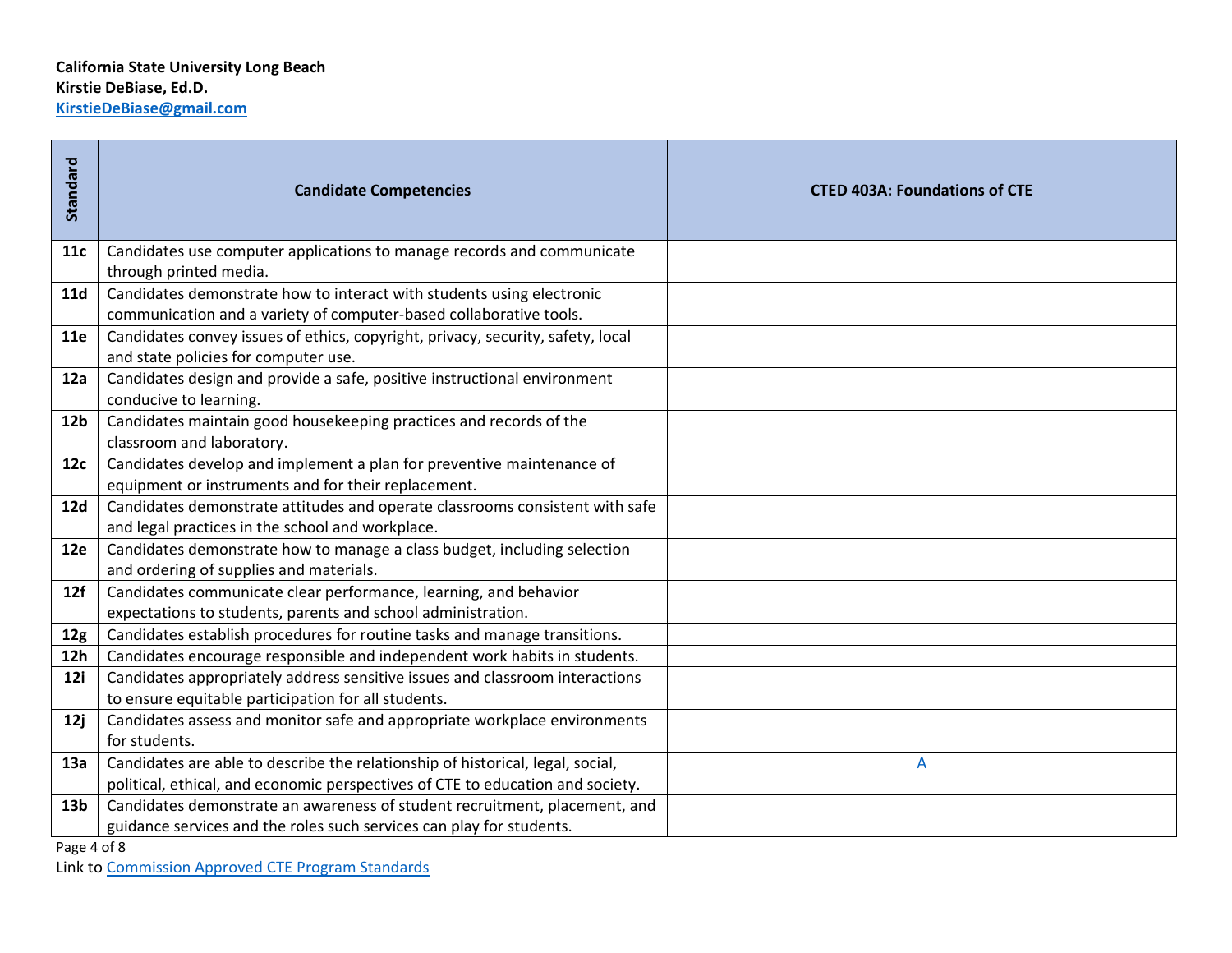| Standard        | <b>Candidate Competencies</b>                                                   | <b>CTED 403A: Foundations of CTE</b> |
|-----------------|---------------------------------------------------------------------------------|--------------------------------------|
| 13c             | Candidates are able to describe the local, state, and federal structures of     | <u>A</u>                             |
|                 | career technical education and how these structures impact the CTE program.     |                                      |
| 13d             | Candidates are able to identify and coordinate the use of related community     | $\overline{P}$                       |
|                 | organizations and agencies to improve or enhance instruction.                   |                                      |
| <b>13e</b>      | Candidates demonstrate the ability to establish, supervise and advise career    |                                      |
|                 | technical student leadership organizations.                                     |                                      |
| 13f             | Candidates are able to assist students with identifying career pathway options  | $\underline{A}$                      |
|                 | and associated workplace skills.                                                |                                      |
| 14a             | Candidates act in accordance with professional standards and model ethical      |                                      |
|                 | behaviors, including the appropriate use of student labor, school equipment,    |                                      |
|                 | supplies, and facilities.                                                       |                                      |
| 14b             | Candidates understand how to develop and maintain student competency and        |                                      |
|                 | attendance records.                                                             |                                      |
| 14с             | Candidates demonstrate how to identify, and report suspected cases of child     |                                      |
|                 | abuse, neglect, or sexual harassment.                                           |                                      |
| 14d             | Candidates carry out laws and district guidelines for reporting discrimination. | P                                    |
| 14e             | Candidates implement school and district policies and state and federal law in  |                                      |
|                 | responding to inappropriate or violent student behavior.                        |                                      |
| <b>15a</b>      | Candidates demonstrate how to select, modify, and use a variety of systematic   |                                      |
|                 | instructional strategies that make content more comprehensible to English       |                                      |
|                 | learners.                                                                       |                                      |
| 15 <sub>b</sub> | Candidates use the principles of language acquisition, teaching strategies and  |                                      |
|                 | curriculum materials effective for English learners.                            |                                      |
| 15c             | Candidates employ strategies, techniques and materials that are free of bias    |                                      |
|                 | and foster learning among EL students.                                          |                                      |
| 15d             | Candidates exhibit understanding, appreciation, and sensitivity toward the      |                                      |
|                 | cultural heritage, community values, and individual aspirations of their EL     |                                      |
|                 | students.                                                                       |                                      |
| Page 5 of 8     |                                                                                 |                                      |
|                 | Link to Commission Approved CTE Program Standards                               |                                      |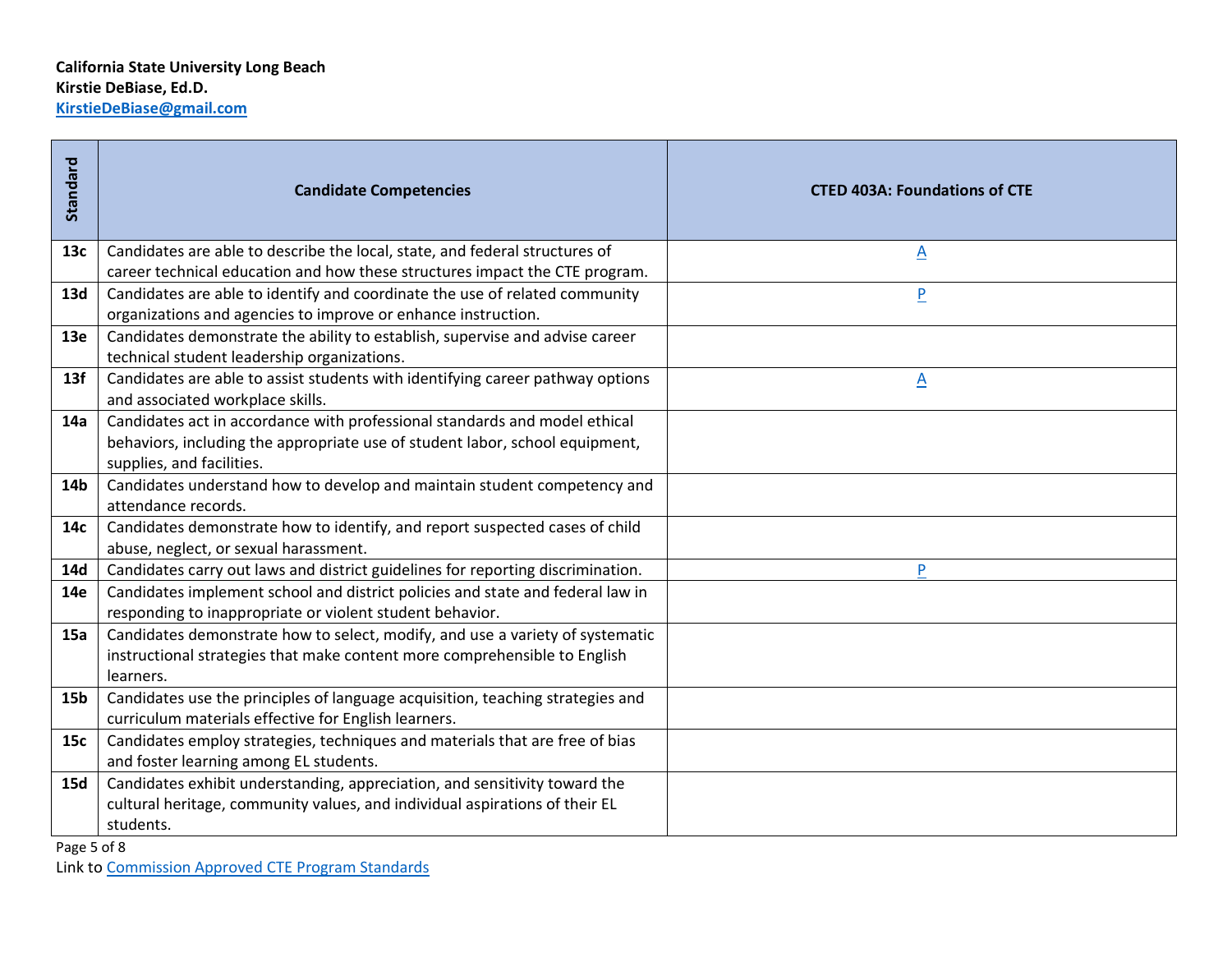| Standard   | <b>Candidate Competencies</b>                                                    | <b>CTED 403A: Foundations of CTE</b> |  |
|------------|----------------------------------------------------------------------------------|--------------------------------------|--|
| <b>15e</b> | Candidates encourage students to excel and promote interaction between           |                                      |  |
|            | different language groups and actively engage students in classroom activities.  |                                      |  |
| 15f        | Candidates demonstrate how to plan and deliver appropriate instruction based     |                                      |  |
|            | on formal and informal language proficiency assessment data (e.g., CELDT).       |                                      |  |
| 15g        | Candidates demonstrate how to communicate effectively with parents and           |                                      |  |
|            | families.                                                                        |                                      |  |
| <b>16a</b> | Candidates are able to describe and provide examples of the major categories     |                                      |  |
|            | of disabilities.                                                                 |                                      |  |
| <b>16b</b> | Candidates are able to describe the CTE teacher's role in state and federal laws | P                                    |  |
|            | pertaining to the education of students with special needs.                      |                                      |  |
| <b>16d</b> | Candidates are able to describe the teacher's role and responsibilities in the   |                                      |  |
|            | Individual Education Program/Individual Transition Plan (IEP/ITP) process for    |                                      |  |
|            | all students as appropriate, including identification, referral, assessment,     |                                      |  |
|            | IEP/ITP planning and meeting, implementation, and evaluation.                    |                                      |  |
| 16с        | Candidates are able to describe the CTE teacher's role regarding Section 504 as  |                                      |  |
|            | it pertains to the education of students with special needs.                     |                                      |  |
| <b>16e</b> | Candidates are able to select and use appropriate instructional materials,       |                                      |  |
|            | assistive technologies, and differentiated teaching strategies to meet the       |                                      |  |
|            | needs of special populations in the CTE classroom.                               |                                      |  |
| 16f        | Candidates are able to plan and deliver instruction that provides special needs  |                                      |  |
|            | students with access to CTE curriculum.                                          |                                      |  |
| <b>16g</b> | Candidates promote social integration for students with special needs in the     |                                      |  |
|            | CTE classroom.                                                                   |                                      |  |
| 16h        |                                                                                  |                                      |  |
|            | Candidates demonstrate how to engage students with diverse needs in all          |                                      |  |
|            | classroom activities.                                                            |                                      |  |
|            |                                                                                  |                                      |  |
|            |                                                                                  |                                      |  |
|            | Page 6 of 8                                                                      |                                      |  |
|            | Link to Commission Approved CTE Program Standards                                |                                      |  |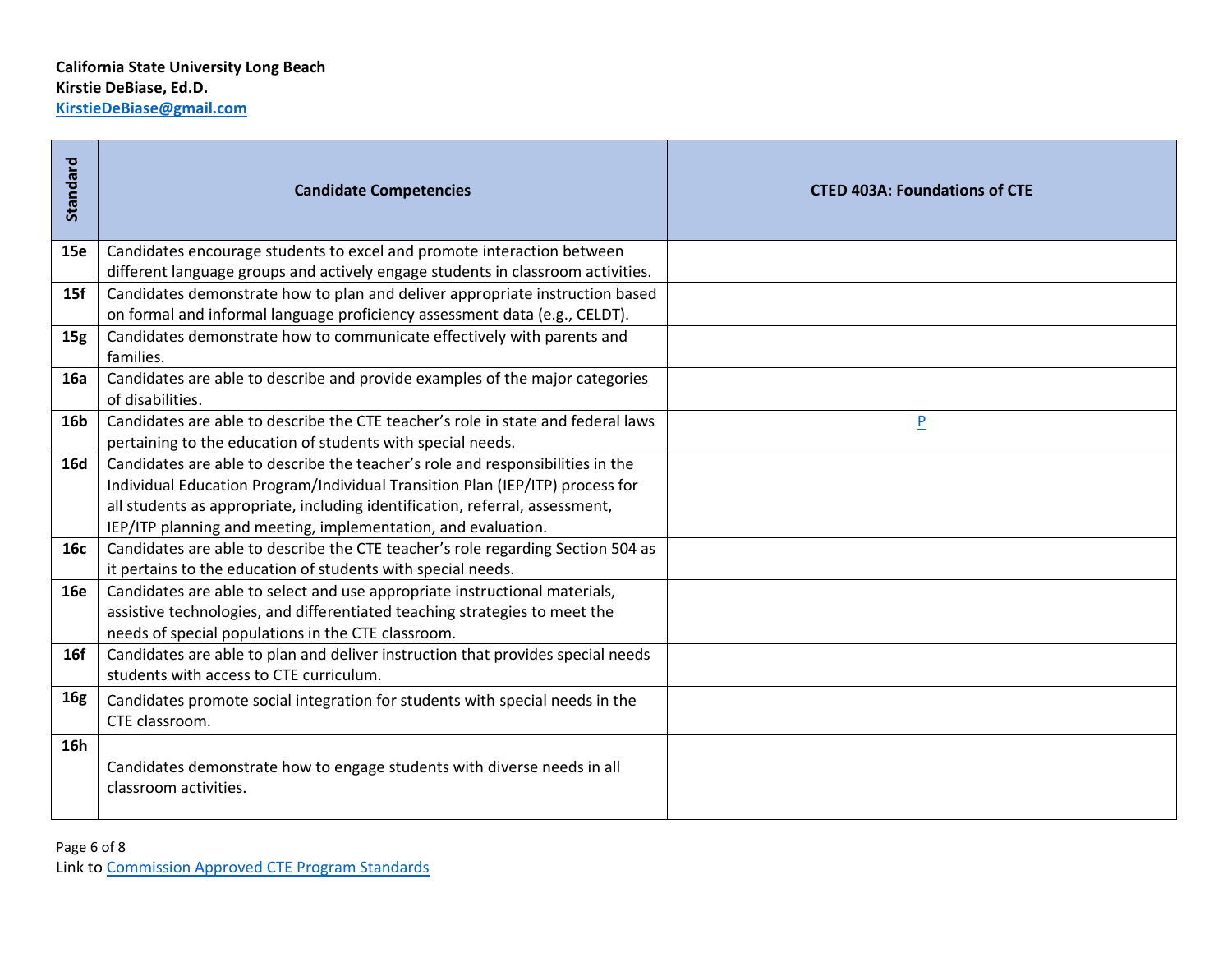| Standard       | <b>Candidate Competencies</b>                                                           | <b>CTED 403A: Foundations of CTE</b> |
|----------------|-----------------------------------------------------------------------------------------|--------------------------------------|
| <b>16i</b>     | Candidates are able to describe the various programs (e.g., ROP, Workability,           |                                      |
|                | work experience, transition-to-work) and resources (e.g., Department of                 |                                      |
|                | Rehabilitation Services, Regional Center) available for students with special<br>needs. |                                      |
|                | <b>Advanced Preparation Program</b>                                                     |                                      |
| 8k             | Candidates demonstrate how to prepare a complete curriculum plan for the                |                                      |
|                | course or subject that they teach, including goals, objectives, daily lesson            |                                      |
|                | plans, classroom materials, teaching strategies, and student assessment                 |                                      |
|                | materials.                                                                              |                                      |
| 8 <sub>l</sub> | Candidates demonstrate how to design lessons to help all students maximize              |                                      |
|                | their performance with respect to the student academic content standards.               |                                      |
| 9m             | Candidates use explanations, demonstrations and class activities that serve to          |                                      |
|                | illustrate concepts, principles, investigative methods, experimentation and             |                                      |
|                | application appropriate to the occupational area.                                       |                                      |
| 9n             | Candidates use reflection and feedback to formulate and prioritize goals for            |                                      |
|                | increasing candidates' subject matter knowledge and teaching effectiveness.             |                                      |
| 90             | Candidates improve their teaching practices by soliciting feedback and                  |                                      |
|                | engaging in cycles of planning, teaching, reflecting, discerning problems and           |                                      |
|                | applying new strategies.                                                                |                                      |
| 9p             | Candidates work with other educators to demonstrate the knowledge and                   |                                      |
|                | ability to apply the state-adopted content standards, curriculum frameworks,            |                                      |
|                | performance levels, and adopted texts and instructional materials in at least           |                                      |
|                | one content area of focus.                                                              |                                      |
| 10h            | Candidates are able to evaluate assessment practices for effectiveness and              |                                      |
|                | appropriateness, including student self-assessments.                                    |                                      |
| <b>10i</b>     | Candidates demonstrate how to collect and interpret assessment data relative            |                                      |
|                | to the student achievement of the content standards, including data for                 |                                      |
|                | English learners.                                                                       |                                      |
| Page 7 of 8    |                                                                                         |                                      |
|                | Link to Commission Approved CTE Program Standards                                       |                                      |